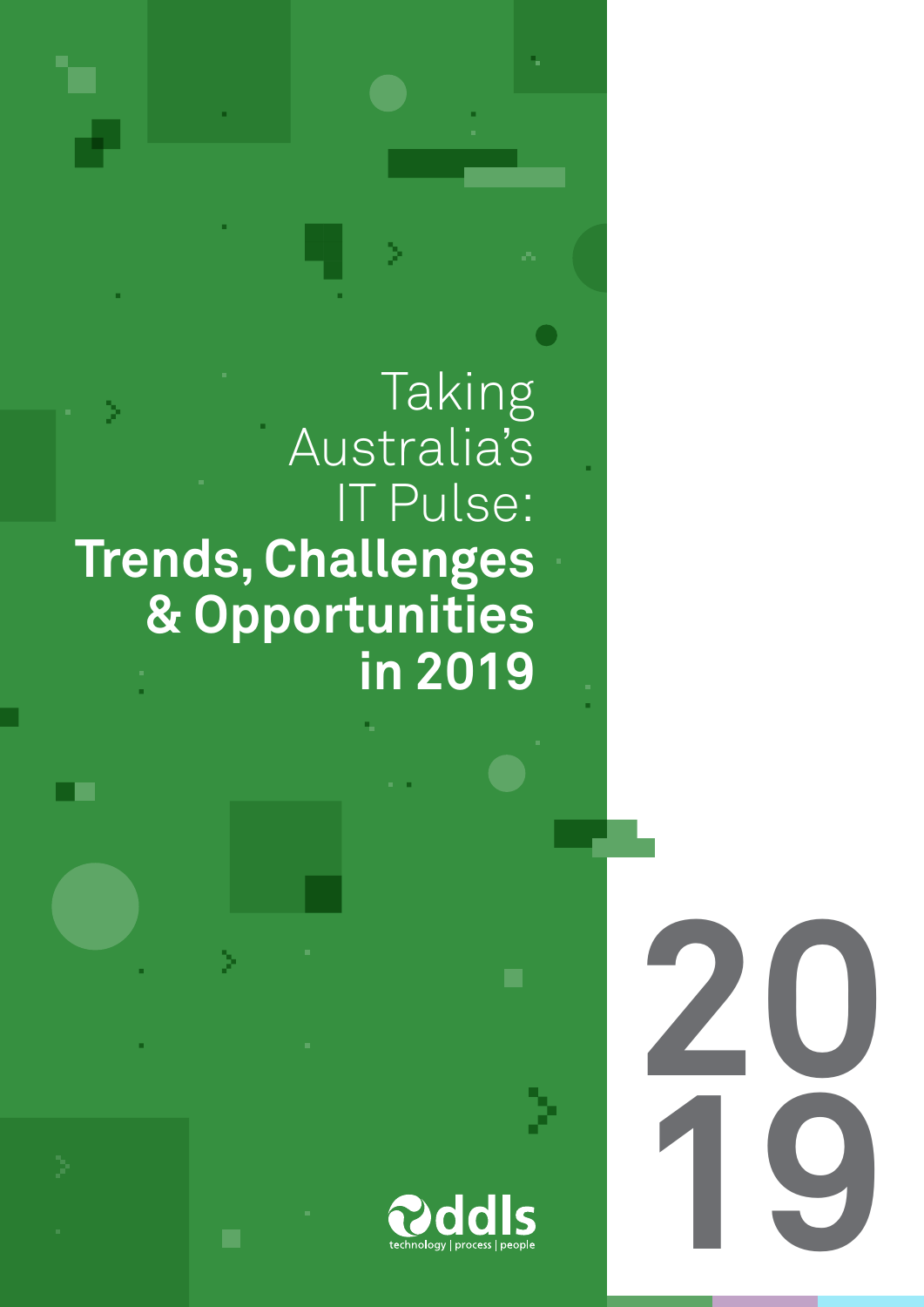# **Contents**

# About this report

In order to gather data on the opinions held and challenges faced by those currently working within the Australian IT industry, we surveyed over 700 IT professionals across Australia in November 2018. The results were reviewed and analysed by a panel of DDLS experts in order to identify any emerging trends and opportunities, and present potential solutions.

This white paper is for informational purposes only. DDLS makes no warranties, expressed or implied, in this summary. The information contained in this document represents the current view of DDLS on the items discussed as of the date of this publication.

| Challenges for the year ahead     |    |
|-----------------------------------|----|
|                                   | 12 |
| Predicting 2019's dominant trends |    |
|                                   |    |

Introduction.  $\overline{\phantom{0}}$ 

- 
- 

IT's growing sphere of influence

2018 marked another twelve months of tech-driven change and digital disruption - both domestically and worldwide. As its sphere ever-widens and increases in complexity, the IT industry continues to operate in a state of flux. From the phenomenal pace at which AI technology is growing and the increasing threat of cybercrime through to the rapidly evolving IT job market, no aspect of the sector remains untouched by change.

But what do these changes mean for those working in the sector day-to-day? How will Australian IT professionals respond to these challenges and opportunities in the year ahead? This report provides a snapshot of the opinions, concerns and predictions of a wide cross-section of IT workers, together with recommendations on how best to leverage the trends that will dominate in 2019 and beyond.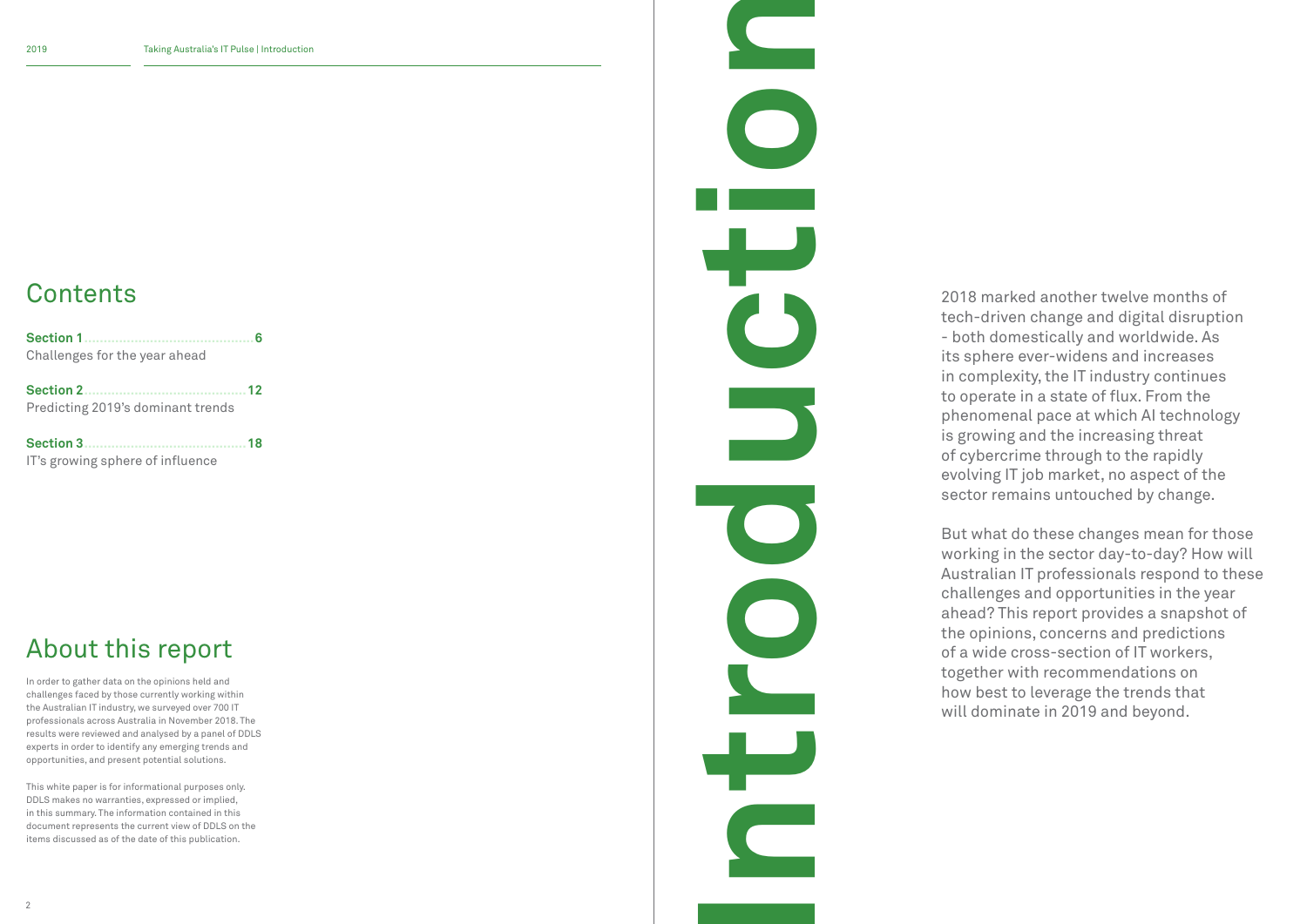



Sue Webb BUSINESS ANALYSIS AND PROCESS EXPERT

Sue is passionate about Business Analysis and Business Intelligence and how those two disciplines can come together to deliver business value and facilitate better strategic and tactical decisions. This combination enables her to take a very business-focused view of technology, the value it delivers and how to deploy it.



### Michael Clark TECHNOLOGY EXPERT

Having spent the better part of the last two decades in technology, Michael's fascination with change and technological innovation is stronger than ever. His passion revolves around The Internet of Things and Big Data.



Jon Lang CEO

Jon has a long history of working in the education management and IT industries. His ability to understand the capability that technology has to power, guide and transform organisations to solve business issues make him a strong leader in his field.

### Terry Griffin CYBERSECURITY EXPERT

A technology expert specialising in cybersecurity, Terry has been in the IT education field for 17 years and is known as a Microsoft, VMWare and Citrix evangelist. Terry is also an AC-Council Certified Ethical Hacker and Certified Network Defender.

# Our DDLS Panel Introcuction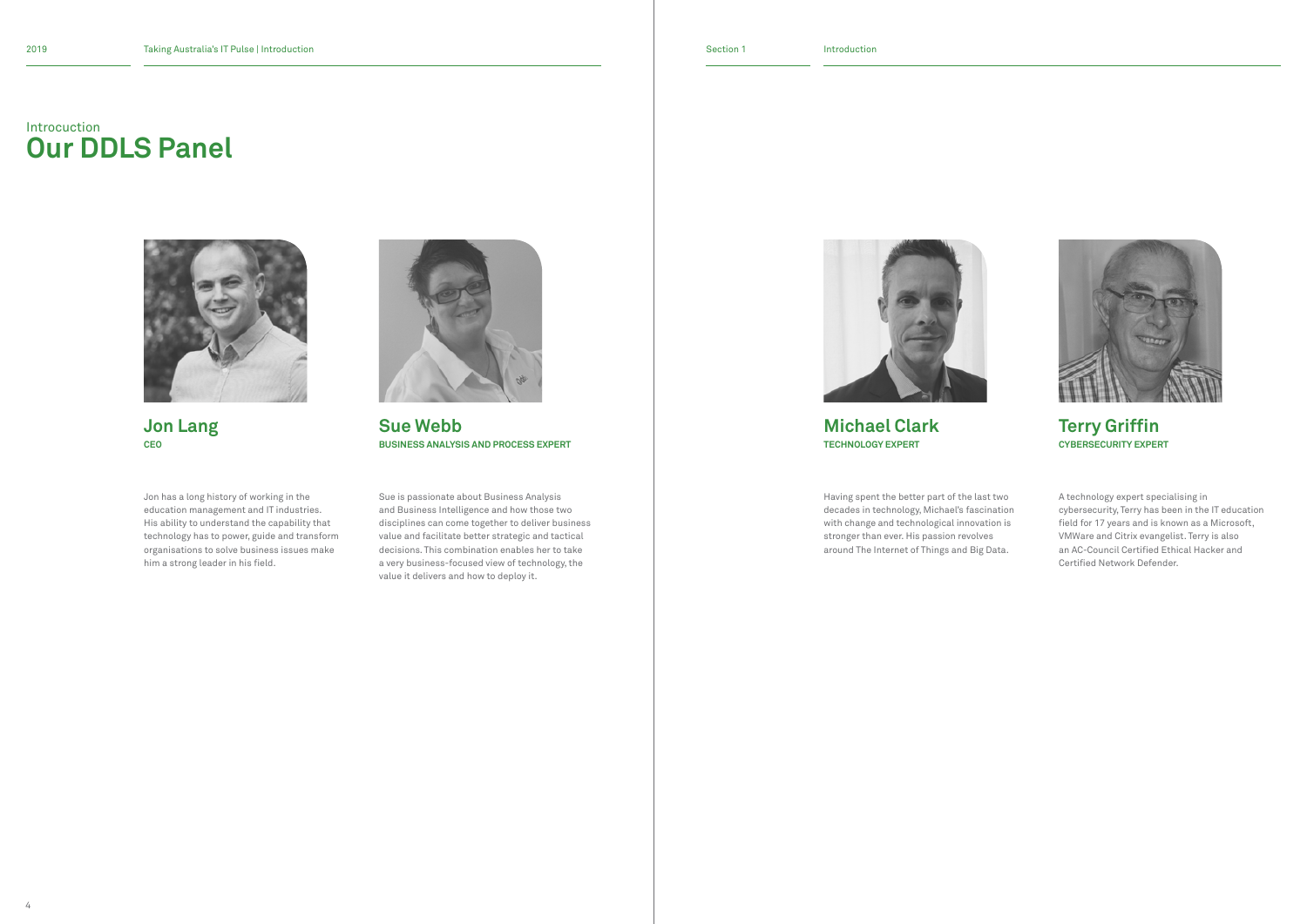39%

28%

23%

22%

The top priority for IT workers this year will be ensuring their own/their team's skills are upto-date, with over two thirds of respondents (68%) predicting that this will be their biggest challenge. Staying on top of new technologies and developments in the industry and protecting their organisation against cybercrime and data breaches round out the top three.

Depending on their role, recruitment and retention will be a preoccupation for many. Overall, around 1 in 5 respondents expressed concerns about retaining staff in an increasingly competitive market, while more than 1 in 4 expect recruiting staff with the right mix of skills to be difficult.

|     | <b>IT Professionals' Top 3 Concerns</b>                                                                                              |  |  |  |  |
|-----|--------------------------------------------------------------------------------------------------------------------------------------|--|--|--|--|
|     | What do you expect to be your biggest challenges in the year ahead?<br>773 out of 773 people answered this multiple-choice question. |  |  |  |  |
| 68% | Ensuring my skills/the skills of my<br>team are up-to-date                                                                           |  |  |  |  |
|     |                                                                                                                                      |  |  |  |  |
| 66% | <b>Staying on top of new technologies</b><br>and developments in IT                                                                  |  |  |  |  |
|     |                                                                                                                                      |  |  |  |  |
| 52% | <b>Protecting business systems</b><br>against cybercrime and data<br>breaches                                                        |  |  |  |  |
|     | <b>Other Concerns:</b>                                                                                                               |  |  |  |  |
| 39% | Managing budget and resource constraints                                                                                             |  |  |  |  |
| 28% | Recruiting staff with the right skill set                                                                                            |  |  |  |  |
| 23% | Complying with regulatory changes                                                                                                    |  |  |  |  |
| 22% | Retaining staff in an increasingly competitive market                                                                                |  |  |  |  |

Not surprisingly, those directly responsible for hiring are the most concerned by this issue: 59% of IT Managers identified recruitment as a top 3 issue while 39% marked staff retention as another red flag.

Budget and resource constraints was still listed as a factor for some, but the majority of respondents didn't list this as a major concern, suggesting a subtle shift in priorities.

# Challenges in the year ahead

Section 01 /03

> Doing enough to stay ahead of the curve across a number of key areas will be an ongoing concern for IT professionals in 2019.<sup>11</sup> "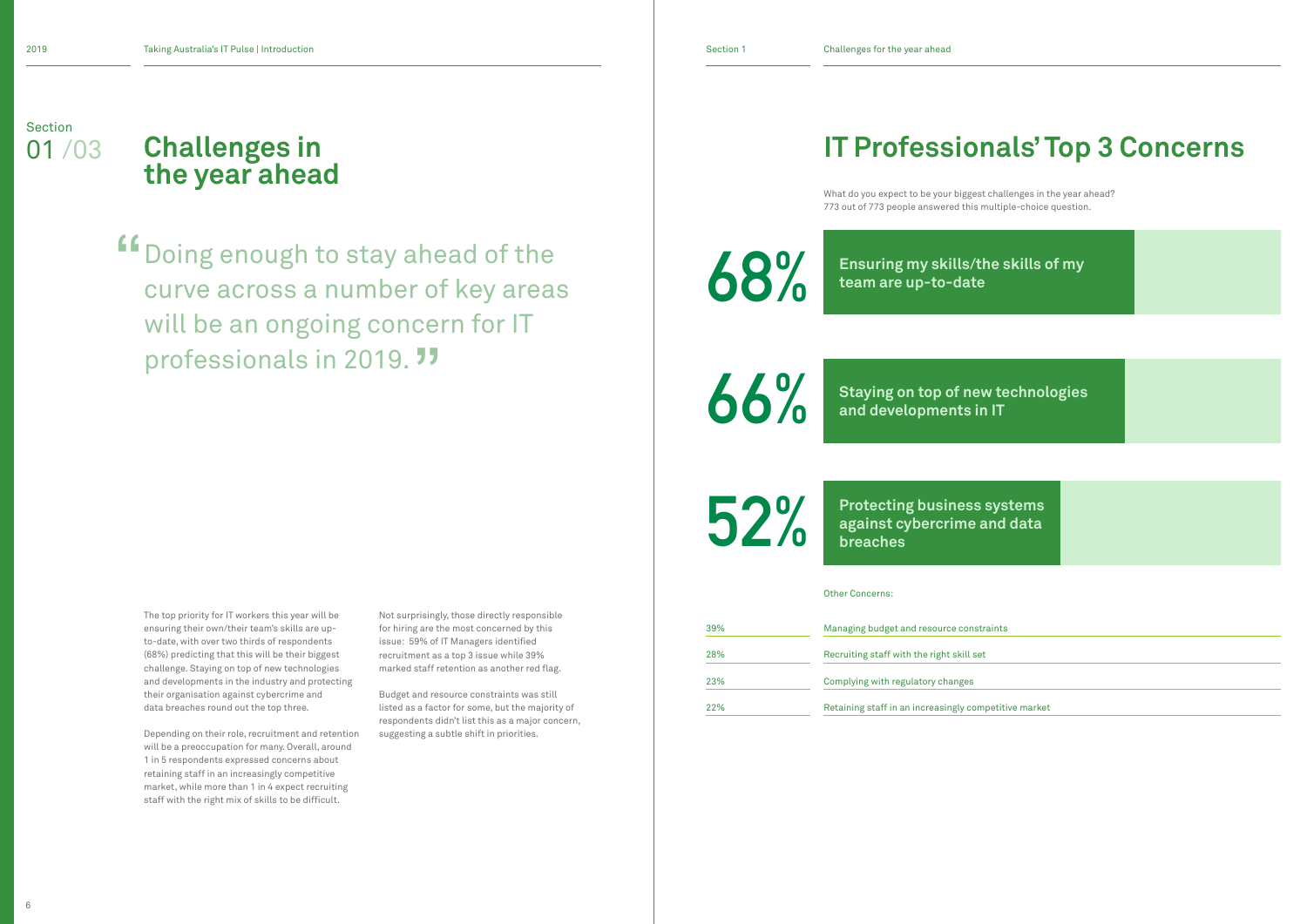Access to **Training** 

Growth in Poaching

**Digital Transformation** 

**Competition** From Big Tech

Fewer IT **Graduates** 

Growth In **Contracting** 



8

Budget and time have always been the biggest barriers to upskilling and ensuring internal IT training needs are being met - but, historically, budget was the key deciding factor. Now, as reflected in this research, the balance has shifted, making time an equally precious resource in modern IT departments.

Businesses' increased reliance on IT systems to manage and implement an ever-growing range of business-critical functions makes the IT manager an indispensable staff member, particularly within organisations that do not have an IT support team but manage with a single individual.

Moreover, Australian employers, operating as they do within one of the most expensive workforces in the world, expect a high return on their investment. In such a pressured environment, justifying extended periods of time out of the office to ensure staff skills are up-to-date is becoming more and more difficult.

"Anecdotally-speaking, it's not uncommon for IT teams to have unallocated budget leftover at the end of the financial year because they lacked the opportunity to make use of it."

Michael Clark, DDLS



## Recruitment, retention and the workforce of the future.

### Factors influencing Section **recruitment and retention**



**Changing Workforce Demographics** 

 $\overrightarrow{\phantom{a}}$ 

The future implications of scaling back training are significant, particularly when viewed through the lens of recruitment and retention. DDLS Technology Expert, Michael Clark, explains: "In IT, skills gaps become evident very quickly, and headhunting as a recruitment technique is very much on the rise. Similarly, the visibility of and access to candidates through LinkedIn makes poaching easier than ever.

"In this highly competitive job market, organisations who don't invest sufficiently in staff training are at the greatest risk of attrition and IT Managers are right to be concerned. Providing staff with the tools and skills to be able to progress their careers and do their jobs properly is central to engendering loyalty and ensuring job satisfaction."

The changing demographic of the workforce will further exacerbate this situation in the years to come. The age profile of IT workers is already changing, with Millennial and Generation Z workers (those born after 1981) accounting for over a third of all people employed in the IT industry globally in 2016<sup>1</sup>. This new generation, largely comprised of job-hopping digital natives, not only expect, but demand fulfilment from their careers and are motivated by the twin drivers of empowerment and enablement.

What's more, their expectations of technology are higher than their older cohorts; MIllennials and Gen Z-ers are less likely to remain in an organisation that still operates on a legacy system, and will naturally gravitate towards workplaces that have already undergone a digital transformation.

"Retiring Baby Boomers are being replaced by Millennials, who are driven by empowerment and enablement. When those two factors are impacted, they will look elsewhere."

Michael Clark, DDLS

1.1

1.2

## 01 /03 DDLS Analysis

Our shifting priorities and the currency of time.

**"The years ago, the biggest roadblocks to training were** roadblocks to training were money and time, in that order. Now, the balance has well and truly shifted. ,<br>,<br>,

Michael Clark, DDLS

> 1 3 2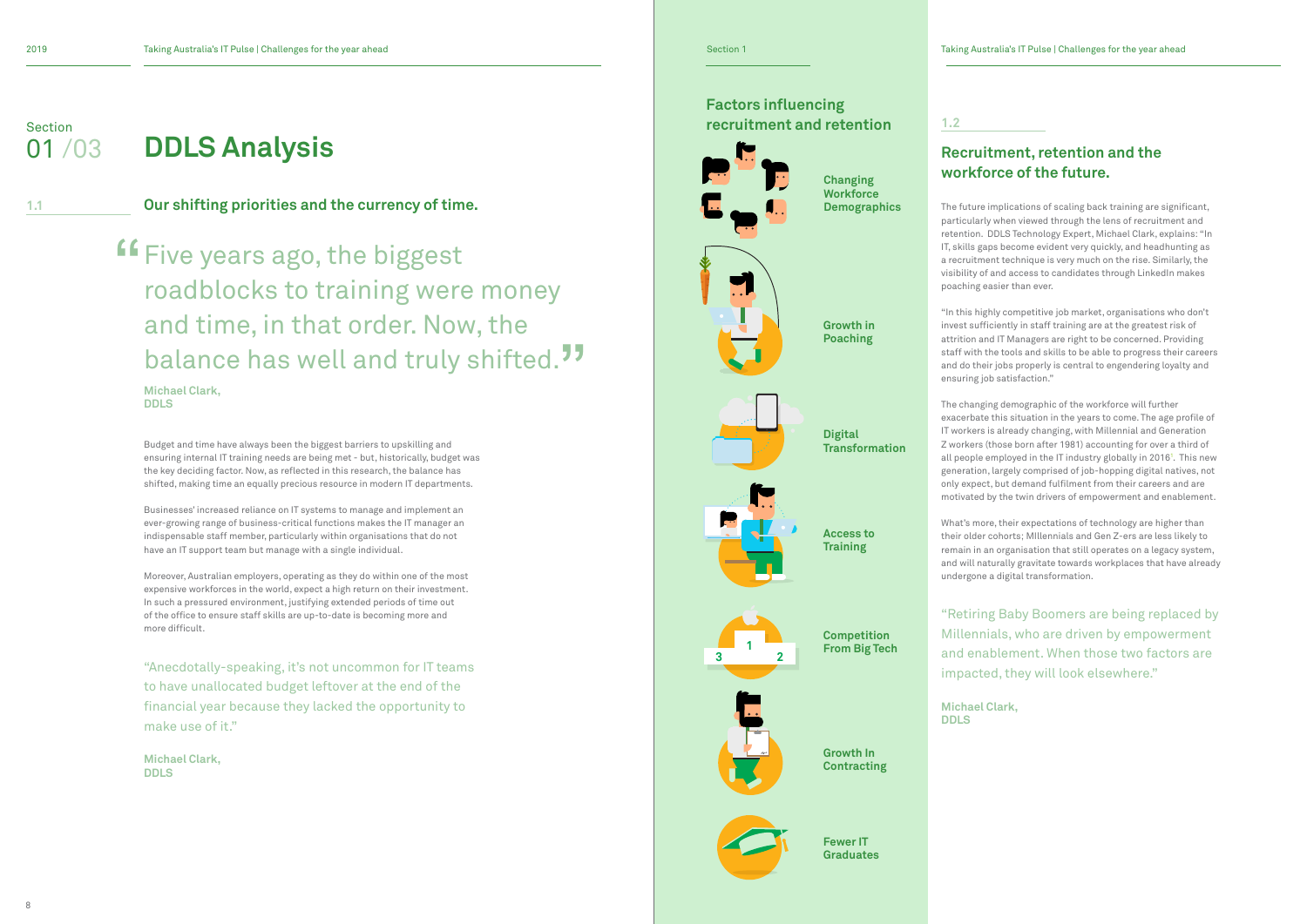#### Michael Clark, DDLS

The changing nature of how we learn should also be considered when looking at future training and retention strategies - not just when catering to these younger demographics, but within the context of the workforce as a whole. The ubiquity of smartphones, the practice of double-screening and the constant digital distractions all employees face on a daily basis have led to shorter attention spans and less time than ever to consume education.

New training techniques such as "micro-learning", in which students are served small pieces of focused, bite-sized content in order to accomplish a specific learning outcome, could well become the dominant learning method of the future and may help to mitigate the resourcing challenge that prevents so many IT teams from meeting their training objectives.

Other factors which will continue to influence recruitment and retention in 2019 and beyond include:

- Increased move towards independent contracting and consulting roles. The trend for senior IT professionals to reposition themselves as guns for hire will continue, further restricting the pool of permanent candidates while at the same time strengthening the market for outsourcing options.
- Declining participation in tertiary IT education. A recent Government report revealed that enrolments in STEM subjects has now hit a twenty year low. As fewer students choose to enrol on IT-related degree courses, the number of graduates coming through the ranks will inevitably continue to shrink and the job market will tighten further.
- Competition from big tech. IT professionals are already being tempted away from other industries by the promises offered by big tech companies. Here, staff typically have the opportunity to work on more challenging projects, while all the systems they need to do their job properly are in place.

• A more flexible approach to training. Resourcing issues could be eased by the adoption of a hybrid training model in which 2-3 days of a week-long course are completed in working hours, with the remainder conducted in students' own time via e-learning.

• Increase upskilling through regular, smaller learning interventions. For many organisations, training typically happens every two to three years - often because of the time investment required. An L&D strategy that incorporates micro-learning techniques would deliver highly-targeted training at the moment it's most needed, while minimising time out of the office.

• Offer a seamless digital experience. In a competitive job market, ensuring IT staff are fully equipped to do their job properly and with minimal frustrations is essential. Digital transformation and staff retention go hand-in-

- 
- 
- hand; without one, you risk the other.
- your best people happy.

• Explore ways to engender greater loyalty. While the average length of tenure is short and getting shorter, there is still much businesses can learn about staff engagement from big tech companies. Finding ways to empower your team, providing them with creative projects, and encouraging a more flexible working culture are all valid ways to improve loyalty and keep

# Solutions & Opportunities

# DDLS Analysis

**1.2** cont. **The evolution of learning the example of the control of the control of the control of the control of the control of the control of the control of the control of the control of the control of the control of the** 

**"CALCO-LEART COULD EXAMPLE STANDER COULD** Well become the doming well become the dominant learning method of the future and help to mitigate the resourcing challenge."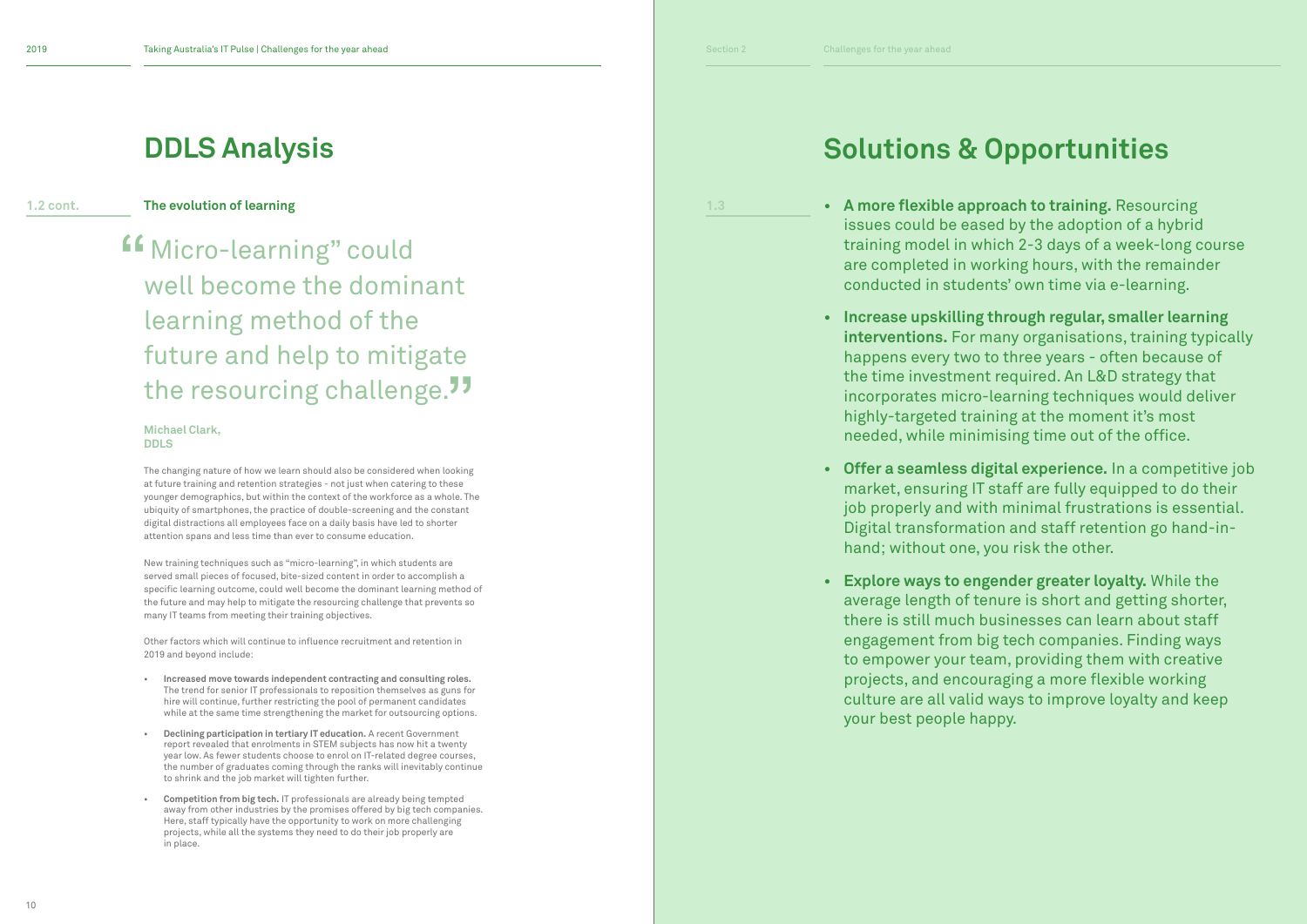## Which topics or trends do you expect will dominate the IT agenda in 2019?

| Data breaches and cybersecurity concerns - 541                    |
|-------------------------------------------------------------------|
| Increased uptake of cloud and hybrid cloud<br>solutions $-521$    |
| Implications of AI and automation-407                             |
| Tightening of online privacy regulations-233                      |
| Growing market dominance/oligopoly of global<br>tech companies-95 |
| Maturation of the cryptocurrency market - 85                      |

Cloud courses—479 Cybersecurity courses—353 Process courses—271 Networking courses—175 Other—47





### Given your expectations for the year ahead, what are your training priorities for 2019?

**Section** 02 /03

> Issues related to cybercrime and cloud solutions will dominate the agenda for IT workers in 2019. Unsurprisingly, 70% of respondents expect cybersecurity and data breaches to remain a big focus for the industry, while over two thirds also expect cloud and hybrid cloud solutions to become an increasingly hot topic.

This is reflected by organisations' training priorities: 63% of IT workers say cloud courses will be their main focus in 2019, while 46% stated their intention to build their cybersecurity credentials.

Also in the top 3 trends for next year is growth in the AI and automation space; more than half of IT professionals expect to see this rise up the news agenda.

63% of IT workers say cloud courses will be their main focus this year.

# Predicting 2019's Dominant Trends

Figure 3: 2019 training priorities 773 out of 773 people answered this question.

Figure 2: 2019's dominant trends 773 out of 773 people answered this question.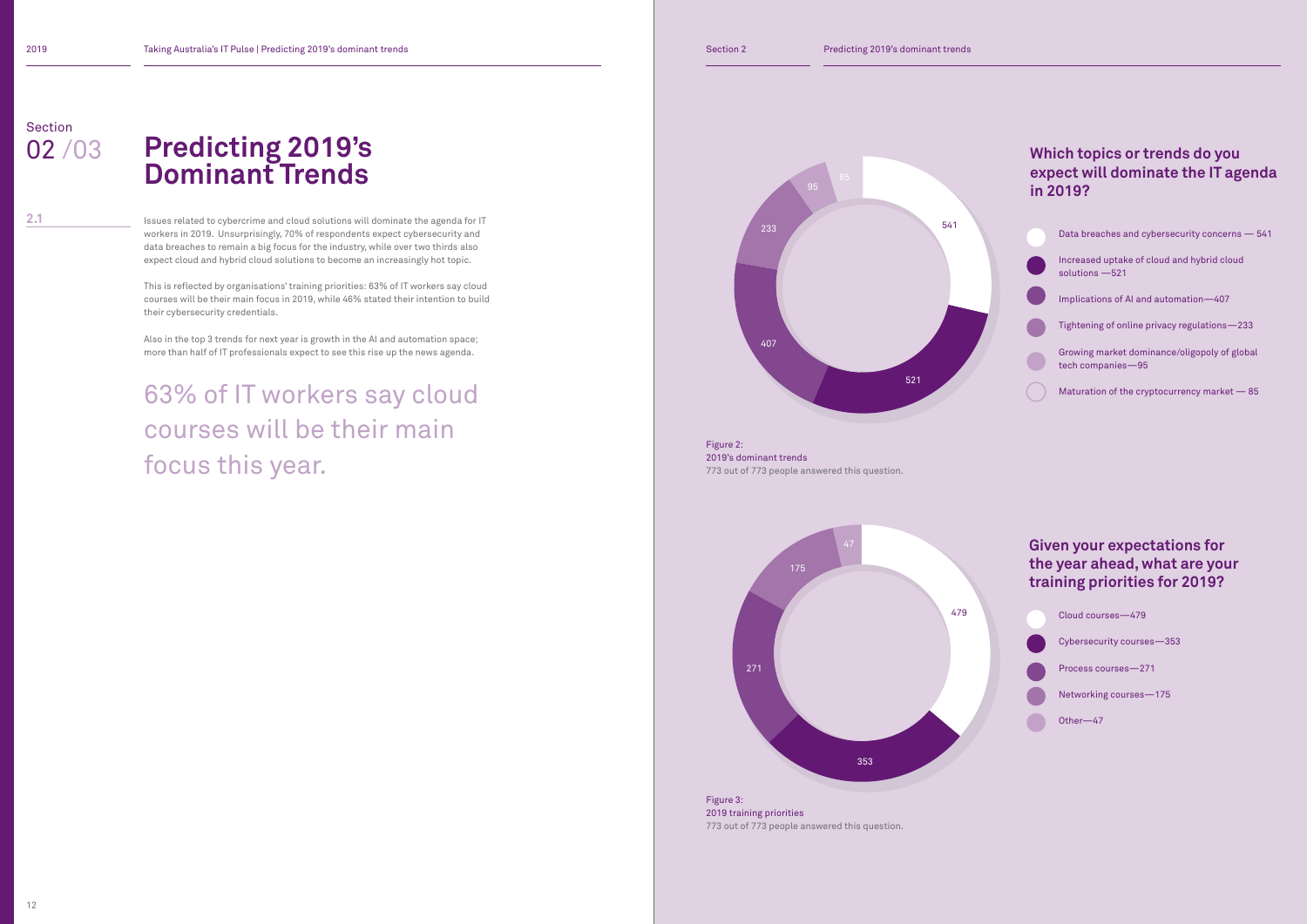14





As cybercrime and data breaches continue to make global headlines, so too are Australian businesses bolstering their expertise in this space. Over two thirds of those surveyed confirmed that their inhouse teams had experience in cybersecurity, while a further 17% said they were either intending to build their inhouse expertise in the year ahead or already recruiting to fill the skills gap. However, there is still a proportion of IT departments with no internal cybersecurity expertise and no plans to recruit or upskill in the immediate future (15%).

# **"The Australian cybersecurity<br>
sector will triple in size by 20** sector will triple in size by 2026 to become a \$6 billion industry.<sup>77</sup>

#### 2018 AustCyber report

Jon Lang, CEO of DDLS, says we can expect the demand for cybersecurity skills to grow at an increasingly rapid pace in the year ahead: "Cybersecurity is a very complex landscape, and those who specialise in it are among the highest paid consultants in the industry. A recent Austcyber Report forecasts that the sector will triple in size by 2026 to become a \$6 billion industry.

"Even sooner than that, we anticipate that every large business will have a digital security specialist on their payroll - although most smaller businesses will need to find alternative, more cost-efficient solutions. As such, we should expect to see more and more smaller organisations meet their security needs by engaging external consultants on a subscriptionbased model, rather than recruiting for full-time inhouse roles."

"Within the next couple of years, every large business will have a digital security specialist on their payroll." Jon Lang, DDLS

### "By 2027 Australia will need 11,000 more cybersecurity specialists." 2018 Emerging Jobs Report Australia

## "Cybersecurity is everyone's responsibility and processes which promote this mindset will become increasingly commonplace." Terry Griffin, DDLS

Of course, cybersecurity is not the exclusive domain of the IT team: everyone in the organisation needs to take responsibility and have some understanding of basic security measures. As senior management become more cognisant of this fact, Michael Clark predicts security will shift from individual responsibility to encompass all company staff, regardless of their role: "You wouldn't hand a new staff member the keys to a company vehicle without basic training, yet new staff everyday are issued keys to the network via a user name and password."

**Section** 02 /03

> "As we within the industry are all too aware, human interaction remains the single greatest enabler to bad actors in the cybersecurity space. The 2016 Enterprise Phishing Susceptibility and Resiliency Report found that, globally, up to 91% of attacks on enterprise networks began with a spear phishing email. And while one would hope this figure has improved in the last 12 months, the reality is that wherever there is human interaction, there will always be errors.

"The current approach to cybersecurity training focuses on educating IT specialists in how to identify threats through ethical hacking, but with the practice of phishing on the rise, I predict that businesses will need to move towards mass user adoption and training the entire organisation in basic security practices."

Similarly, DDLS cybersecurity expert Terry Griffin advocates the need for a complete cultural shift in which everyone takes responsibility for cybersecurity. "The issue of SQL injection (which typically occurs when an unsuspecting user is asked for input, like their user name/ user id) and the associated exfiltration of data has not gone away - in fact, it's increasing, due to a lack of testing and knowledge of the problem. According to The Open Web Application Security Project (OWASP), it is the most common data exfiltration method used by hackers - but it can be stopped by training, secure coding and testing.

"Most within the IT industry have heard of DevOps: the integration of developer (programmer) and operations (administrator) teams who work together along with automation to produce working code in a shorter amount of time by testing each software module in a test environment which mirrors the productions system. DevSecOps is an extension of the DevOps concept, where each software module is tested for security when it is built, rather than subjecting a huge and complex system to a security audit after deployment, by which time the system may have already been hacked.

"DevSecOps embraces cross-team collaboration, allows for faster responses and decisionmaking and champions this cultural shift towards shared responsibility for network security. I predict that this discipline will become increasingly common in the years ahead, and already has a large following among those who are in the know."

2.2

2.2 cont.

# DDLS Analysis

### Evolving our approach to cybersecurity

Value of Australia's Cybersecurity Industry

### Australian Businesses' Cybersecurity Expertise

 $69\%$  15% 12%

\$3.8 billion in 2018

\$6 billion by 2026

have expertise inhouse

have no inhouse capability

have plans to recruit

are currently recruiting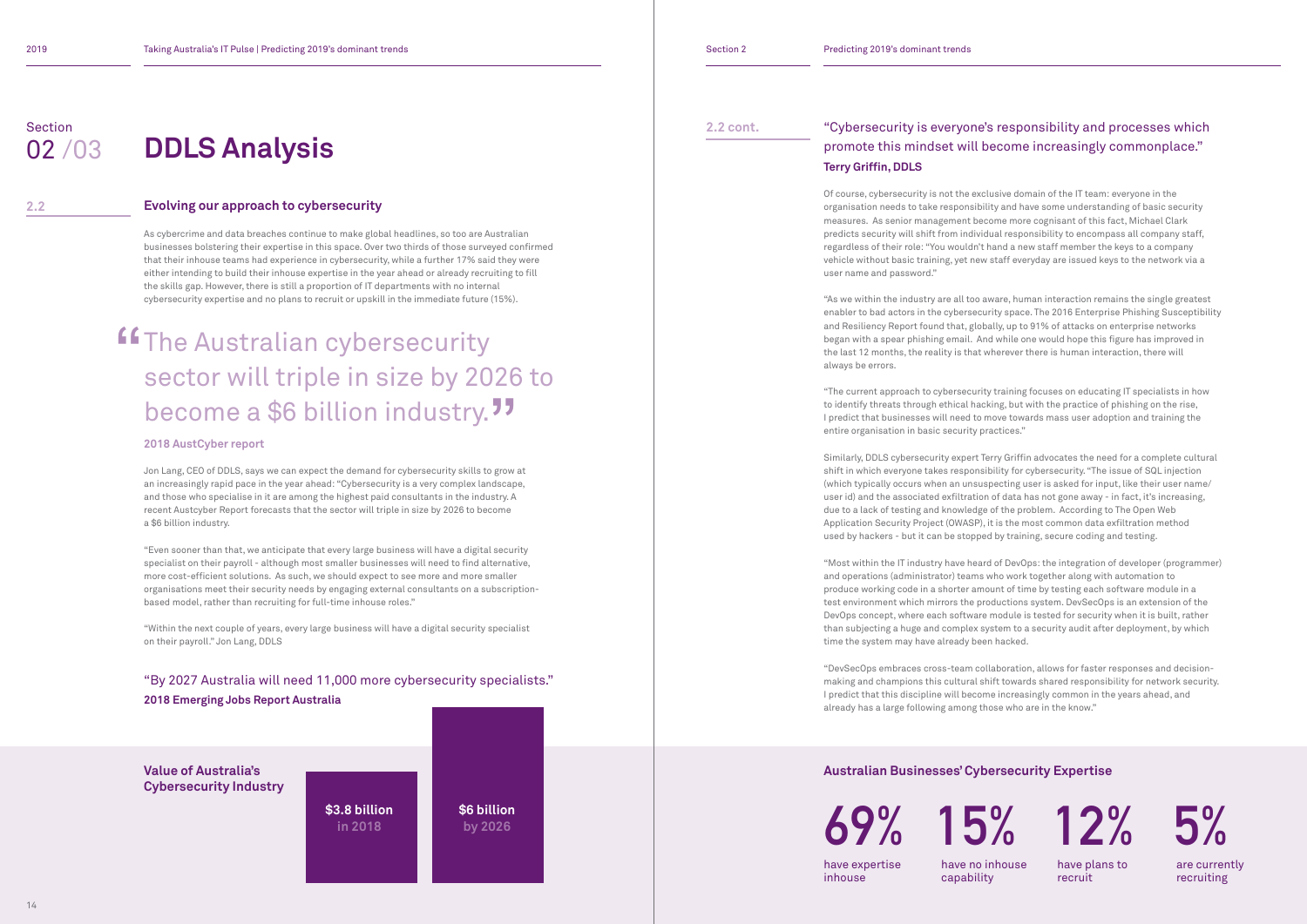2.3

2.4

## • Implement basic, company-wide cybersecurity

training for smaller teams. Where inhouse expertise is cost-prohibitive, businesses need to do more to ensure the entire organisation is familiar with basic cybersecurity practices and aware of the risks.

## • A more nimble and cooperative approach to

cybersecurity. Businesses must recognise that cybersecurity is not the responsibility of a single person or department. Moving away from the traditional, slower-paced approach to security in favour of a more collaborative, iterative process in which developers, security and operations teams work hand-in-glove has the potential to significantly improve security across the organisation.

## • A more considered and rigorous approach to AI

adoption. Despite the AI goldrush, businesses should only consider investing in AI if and when there is a

- 
- 
- tangible goal or problem to solve.

### AI and reshaping the IT workforce

AI is developing much faster than experts had previously predicted, as indicated by the recent announcement from DeepMind that its game-playing AI, AlphaZero, has beaten the world's best chess, shogi and Go players for the first time. As AI technology becomes more sophisticated, so too are businesses becoming more adept at analysing and putting to use the complex data AI systems are gathering on their behalf.

### "Consultants who can help businesses interpret and do more with their data will become increasingly sought after." Sue Webb, DDLS

DDLS business analysis and process expert Sue Webb foresees a continued shift in the type of IT roles on offer in 2019 and beyond as AI becomes more embedded in the way we do business: "Cloud computing has been critical to advancing AI and machine learning as every business now has access to a supercomputer capable of performing this level of number crunching (previously, very few businesses could afford that infrastructure themselves). But if data is the new oil, it still needs to be brought to the surface and refined before it can be of use.

"Data scientists and business analysts have the skills to do exactly that. Consultants who can help businesses interpret and do more with their data will become increasingly sought after and salaries will rise in line with demand - but don't assume that means more IT jobs will be created. Rather, individuals whose roles are being replaced by automation and AI will retrain and expand their skills set to remain relevant."

"Machine learning is a threat in the sense that my job can probably be automated, but I imagine that my job will simply change. As long as I personally stay adaptable, it's an opportunity."

#### Survey respondent

A global survey by Accenture found that eight in ten Australian executives expect to see AI working alongside humans as a co-worker, collaborator and trusted advisor - all within the next two years. However, there is still a long way to go and much work that needs to be done before we reach that point.

Sue Webb continues: "The advances the Big 5 are making in AI and machine learning have precipitated a rush to invest in the technology as businesses fear the prospect of being left behind. But when this race to be in market takes precedence over all else, it rarely leads to success. The same Accenture report predicted that, by 2022, firms that adopt AI can boost their revenues by up to 38 per cent. This could well be the case, but the technology must be aligned with the business' strategic direction and be used to help to solve a real business challenge."

# Solutions and opportunities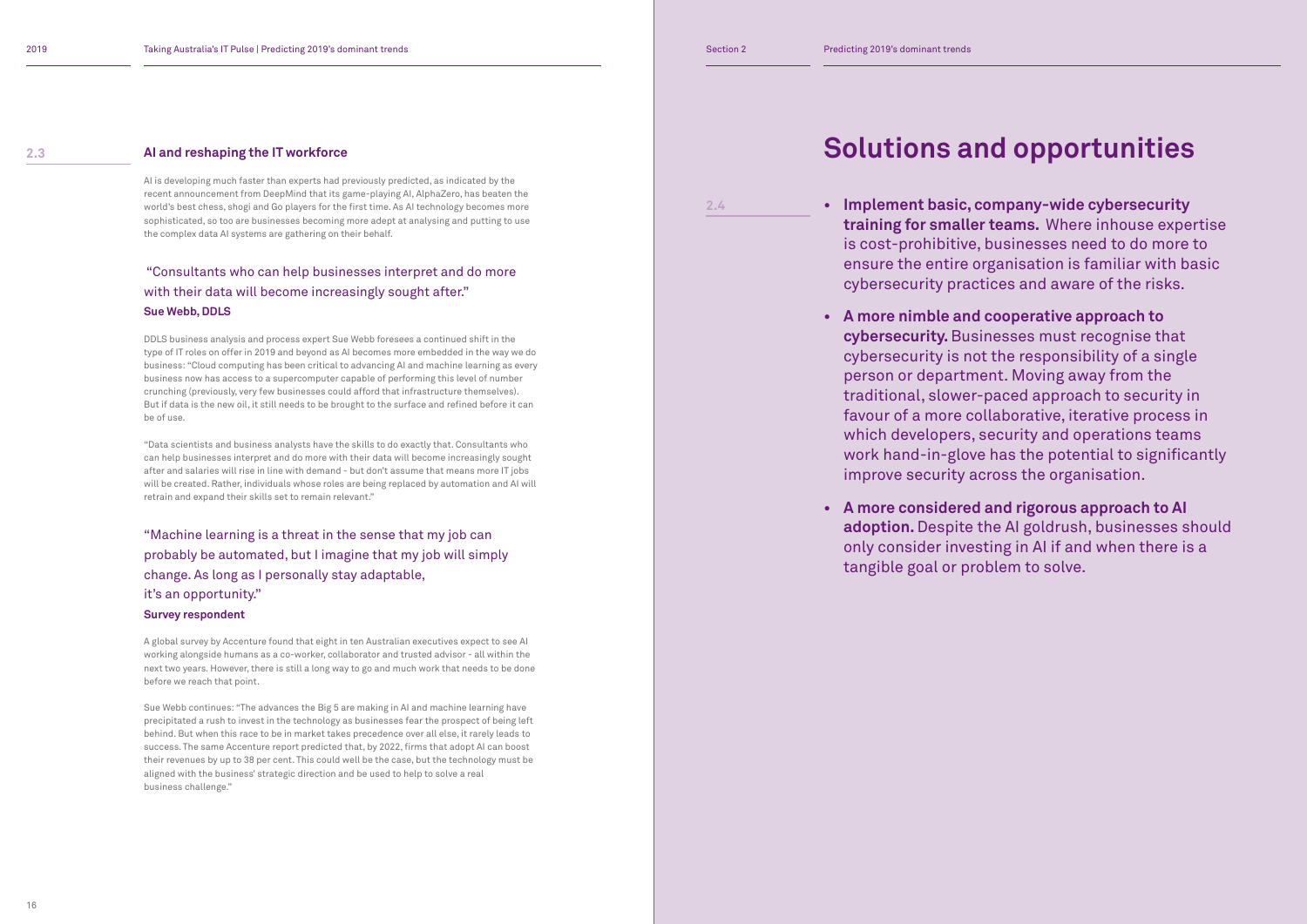3.1

Growth in **Cybercrime** 

Personalisation of IT





More CTOs on Boards



Digital Disruption & Transformation



Adoption of **Collaborative** Teams & Processes

With organisations becoming more reliant on technology to create efficiencies, perform business-critical functions and enhance financial performance, perceptions of the IT industry are changing. Similarly, the personalisation of IT and its ubiquity in our daily lives is contributing to a new understanding of and respect for - the industry.

This sentiment is borne out by the survey results, in which the majority of IT professionals agreed that IT is becoming increasingly influential, and will become even more so in the year ahead.

However, for a minority of IT workers, the changes in IT's sphere of influence have yet to materialise. 1 in 10 say their department is still seen more as a business support function, and as such is not involved in their organisation's leadership and direction.

"Changing perceptions are being driven by the increasing uptake of IT in daily life and a more IT-savvy generation coming into the workforce. This makes my work easier as IT services are embedded in their minds as fundamental."

Survey respondent.

# IT's growing sphere of influence

# Section 03 /03

54%

30%

will not expand

Possibly - but there are still challenges to overcome

Yes, perceptions are already improving

**13% No - IT's influence within my organisation**<br>Will not expand





Factors influencing changing perceptions:

767 out of 773 people answered this question.



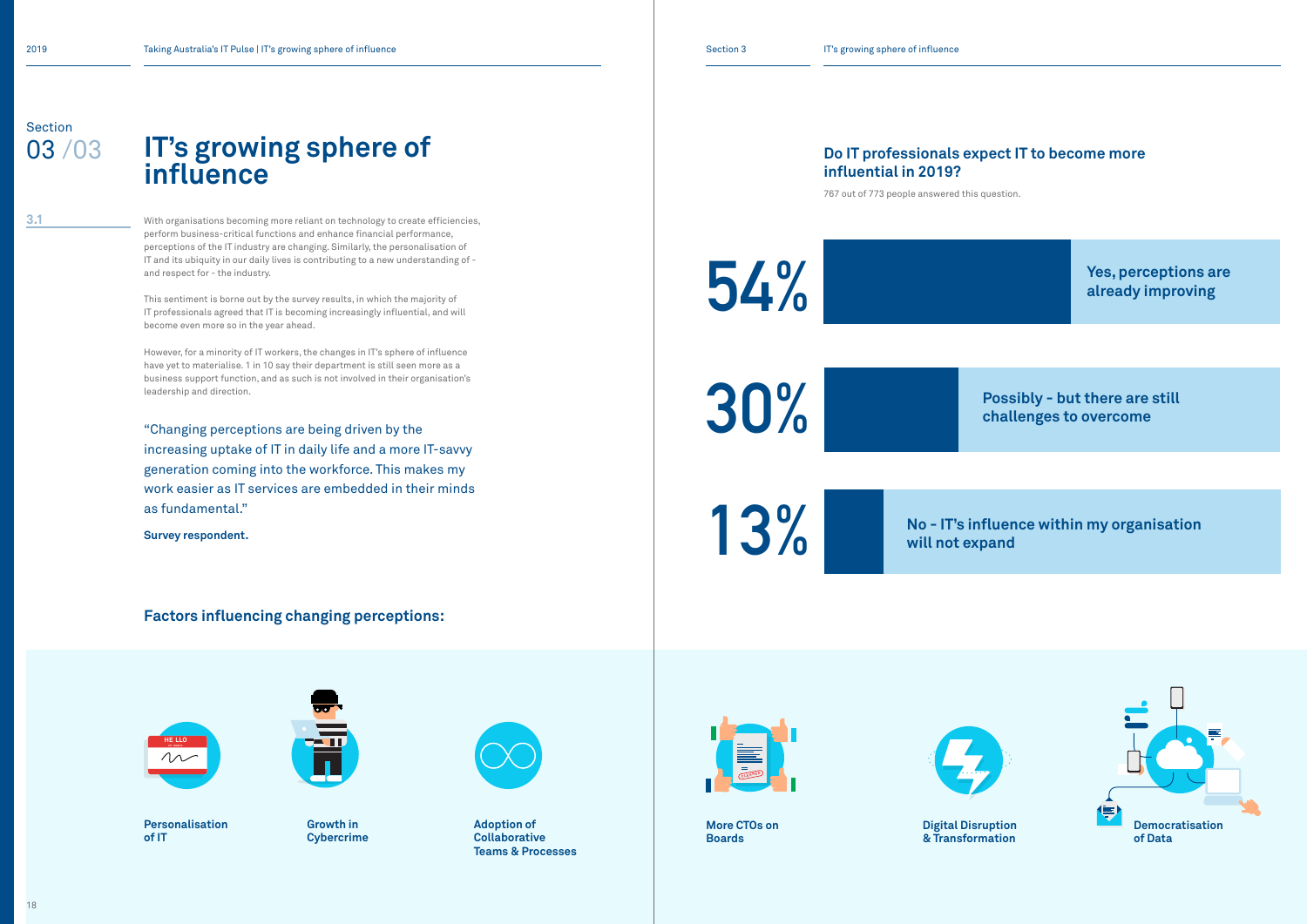3.1

3.2

# DDLS Analysis

Data as a business-enabling function

 "IT has moved out of the realm of business support to become truly enabling, adding value and insights that will expand and grow the business." Sue Webb, DDLS

The democratisation of data has played a leading role in bringing IT functions out from backof-house and into the spotlight, and knowledge-sharing has become a powerful businessenabling function.

Not surprisingly, both vendors and senior management teams have been quick to take advantage of this. Business analytics solutions like Microsoft Power BI are revolutionising how businesses use data by making information accessible to every staff member, thereby improving individuals' analysis and decision-making capabilities.

Sue Webb is confident that, as the value of data increases, IT's star will continue to rise. "Now that we can put powerful data manipulation tools on the desktop of every user, IT has moved out of the realm of business support to become truly enabling, adding value and insights that will expand and grow the business."

This correlates with the fact that Business Analysts (BAs) are the most optimistic about IT's growing sphere of influence: 63% of BAs say perceptions are already changing. By contrast, less than half of IT Managers believed that to be the case, while a third of IT Managers believe there are still challenges to overcome.

Sue Webb continues: "The role of the Business Analyst has evolved in recent years. BAs are now less task-driven and more focused on strategy, so it makes sense that BAs might experience more positive interactions with the wider business than some of their colleagues. However, for IT to truly secure it's seat at the table, IT professionals from all disciplines need to work together to portray the industry in a positive light and champion its contribution to business growth."

# The influence of CTOs will continue to expand as tech becomes a greater business enabler.<sup>77</sup> "<br>"

### Proactivity and unlearning the past

Currently, IT's influence is being driven, not from within IT departments themselves, but by senior management and industry. As technologies develop, software companies are proactively pitching their products to senior management, who then delegate implementation to their IT teams.

Michael Clark hopes to see the balance shift as some of the historical barriers to integration are removed and IT teams take more ownership of their organisation's direction. "Historically, IT workers' interactions with the wider business were often negative; they centred around fixing problems and fighting fires. That's now starting to change.

| Section 3 |  |  |
|-----------|--|--|
|           |  |  |
|           |  |  |
|           |  |  |

"With the growing adoption of cross-functional teams and processes like ITIL and DevOps, IT professionals are coming out from behind their desks and working collaboratively with marketing, finance, HR and other functions to solve business challenges. As IT becomes more deeply embedded within the wider business, IT teams will feel more valued and empowered to proactively drive change from within, instead of taking a more reactive approach."

### Disruption is heralding positive change

Despite the widespread use of the word 'disruption' as a negative, IT's growing influence owes much to the power of disruptive forces. Jon Lang explains: "Over the past five years, digital disruption has had a direct impact on the number of CTOs or CIOs appointed to exec boards, transforming the role

and its scope.

"Today's CTO must not only be fully cognisant of new technologies and platforms, he or she is now responsible for helping to shape and define their organisation's business strategy. This is a world away from what this role entailed less than a decade ago, and we can only assume that the influence of Chief Technology Officers will continue to expand as tech becomes a great business enabler."

### Jon Lang, DDLS

Sue Webb adds: "Disruption has also heralded positive change among industries that have been most heavily impacted. After a period of adjustment, those sectors are now setting the benchmark for how to use IT as a process improvement and revenue-generating function. From finance and insurance through to travel, industries which have embraced digital transformation out of necessity are now reaping the rewards."

3.2 cont.

3.3

Section 03 /03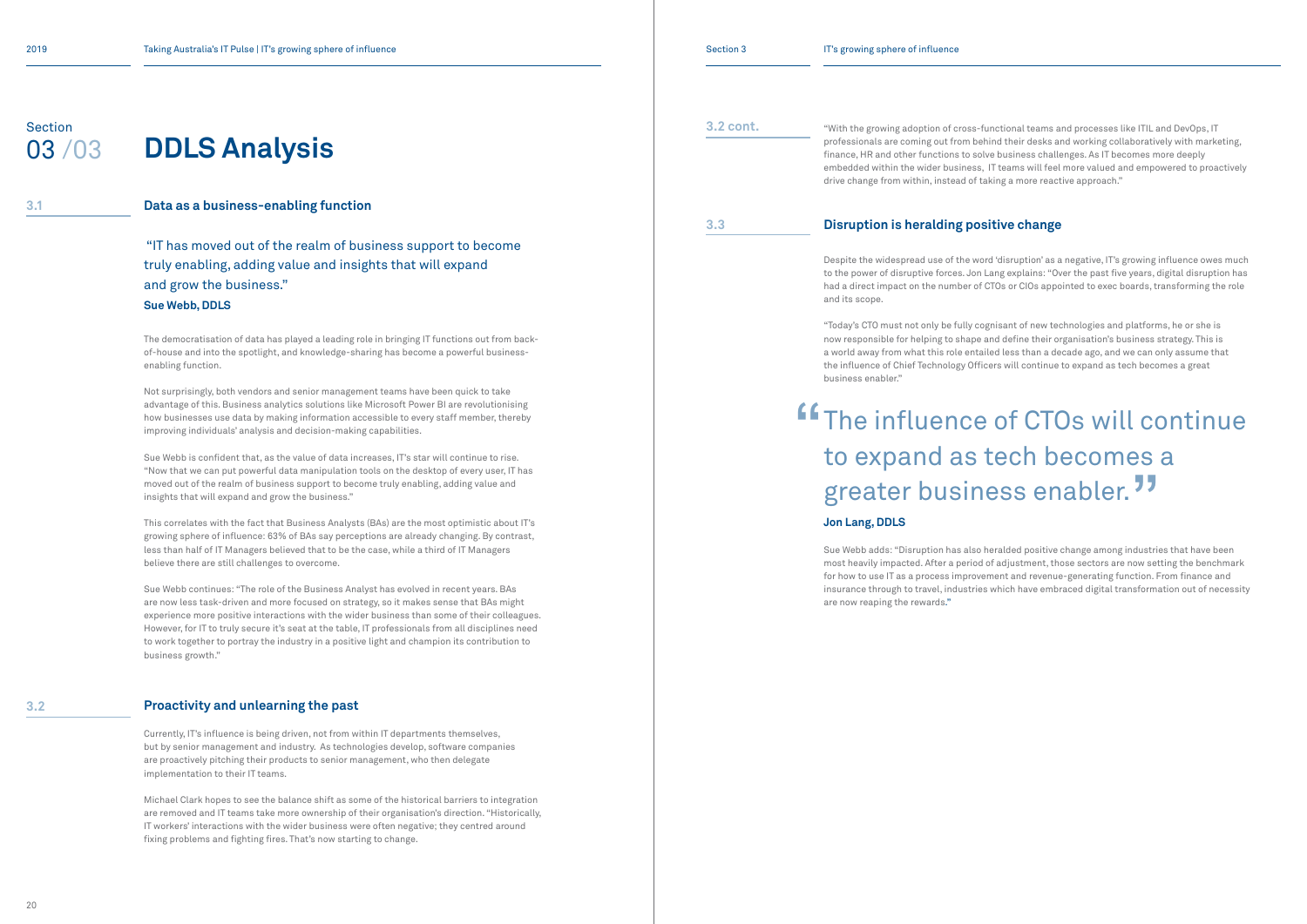# Solutions and Opportunities

- Champion proactivity and upward management. Rather than being largely reactive, an opportunity exists at this point in time for IT professionals to drive the uptake of new tech, processes and platforms from within. A natural consequence of IT staff having greater control and visibility within their organisations will be an uplift in job satisfaction and increasingly positive and empowering internal cultures.
	- Create environments which encourage collaboration. Where possible, IT teams should take the opportunity to step outside of their silos and collaborate with other parts of the business - not only to better solve business challenges but to build mutually beneficial, long term partnerships with other departments and colleagues.
	- Harness the power of disruption and learn from others who have done the same. View disruption as an opportunity, not a threat, and encourage the rest of your business to do the same. As we move beyond 2019, we can all learn lessons from industries who have experienced its full force and have emerged better and stronger.

3.4

#### References:

Accenture (2018), Reworking the Revolution. Available at: https://www.accenture.com/t20180613T062119Z\_\_w\_\_/us-en/\_acnmedia/PDF-69/Accenture-Reworking-the-Revolution-Jan-2018- POV.pdf

AustCyber (2018), Cyber Security: A Roadmap to enable growth opportunities for Australia. Available at: https://www.csiro.au/en/Do-business/Futures/Reports/Cyber-Security

Australian Cyber Security Growth Network (2017), Cyber Security Sector Competitiveness Plan. Available at: https://www.avcal.com.au/sb\_cache/associationnews/id/244/f/Cyber%20Security%20SCP%20-%20FINAL.pdf

Australian Government (2017), Australia's National Science Statement. Available at: https://publications.industry.gov.au/publications/nationalsciencestatement/index.html

LinkedIn Talent Solutions (2018), Emerging Jobs Report Australia. Available at: https://business.linkedin.com/content/dam/me/business/en-us/talent-solutions-lodestone/body/pdf/Emerging\_Jobs\_Report\_ Australia\_Aug2018.pdf

Spencer Stuart (2018), The State of the CIO in 2018. Available at: https://www.spencerstuart.com/research-and-insight/the-state-of-the-cio-in-2018

World Economic Forum (2016), The Future of Jobs Report. Available at: http://reports.weforum.org/future-of-jobs-2016/chapter-1-the-future-of-jobs-and-skills/